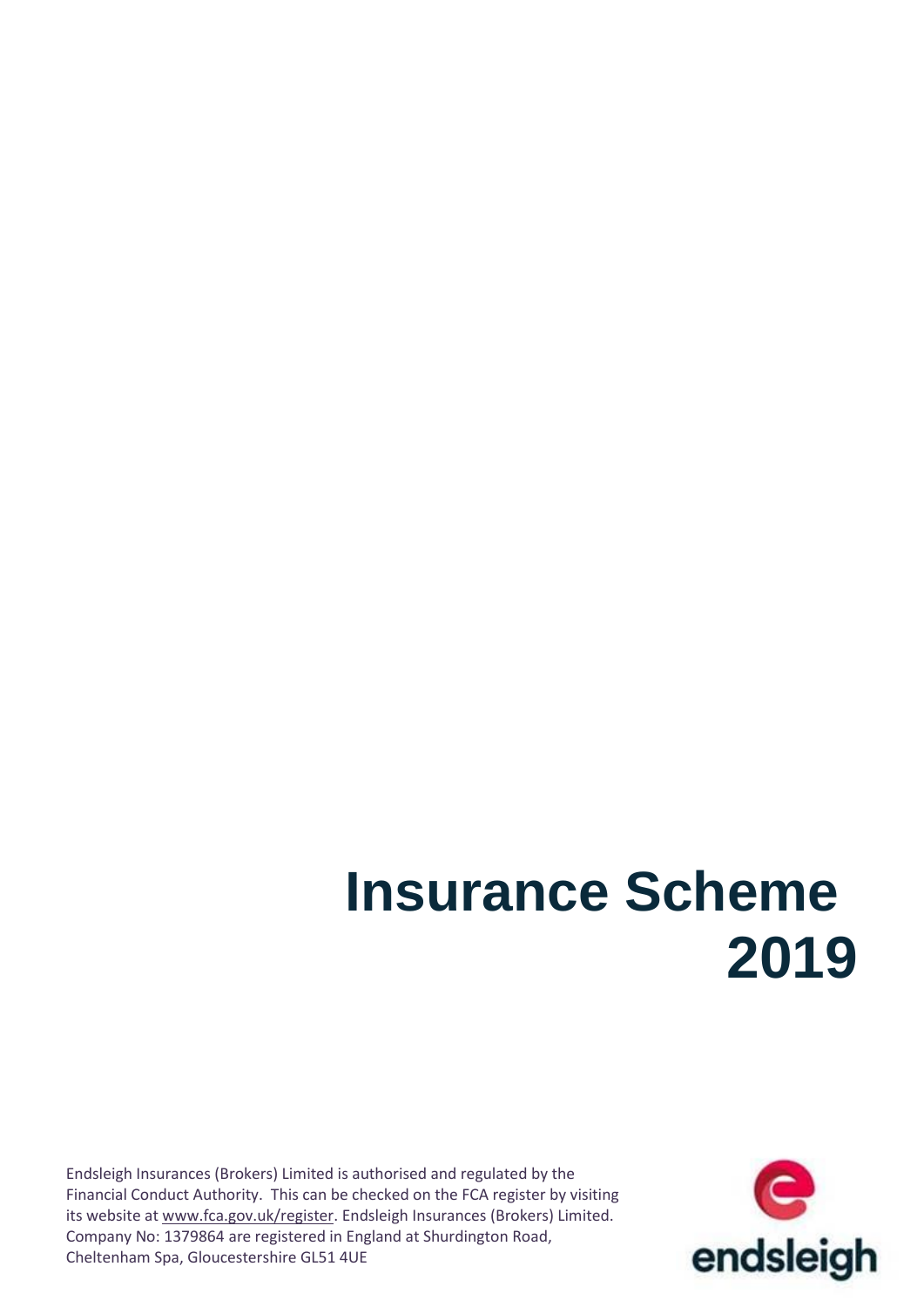The Federation of English Karate is keen to ensure its members have a high level of protection. To ensure this, it centrally purchases a programme of insurances.

Here you can find:

- Summary of Cover
- Insurance FAQs

This summary contains information about the insurance coverage including:

- Period of Insurance
- The Insured (who is covered):
- Policy coverage
- The Indemnity limit
- When and where does cover apply?
- Principle exclusions

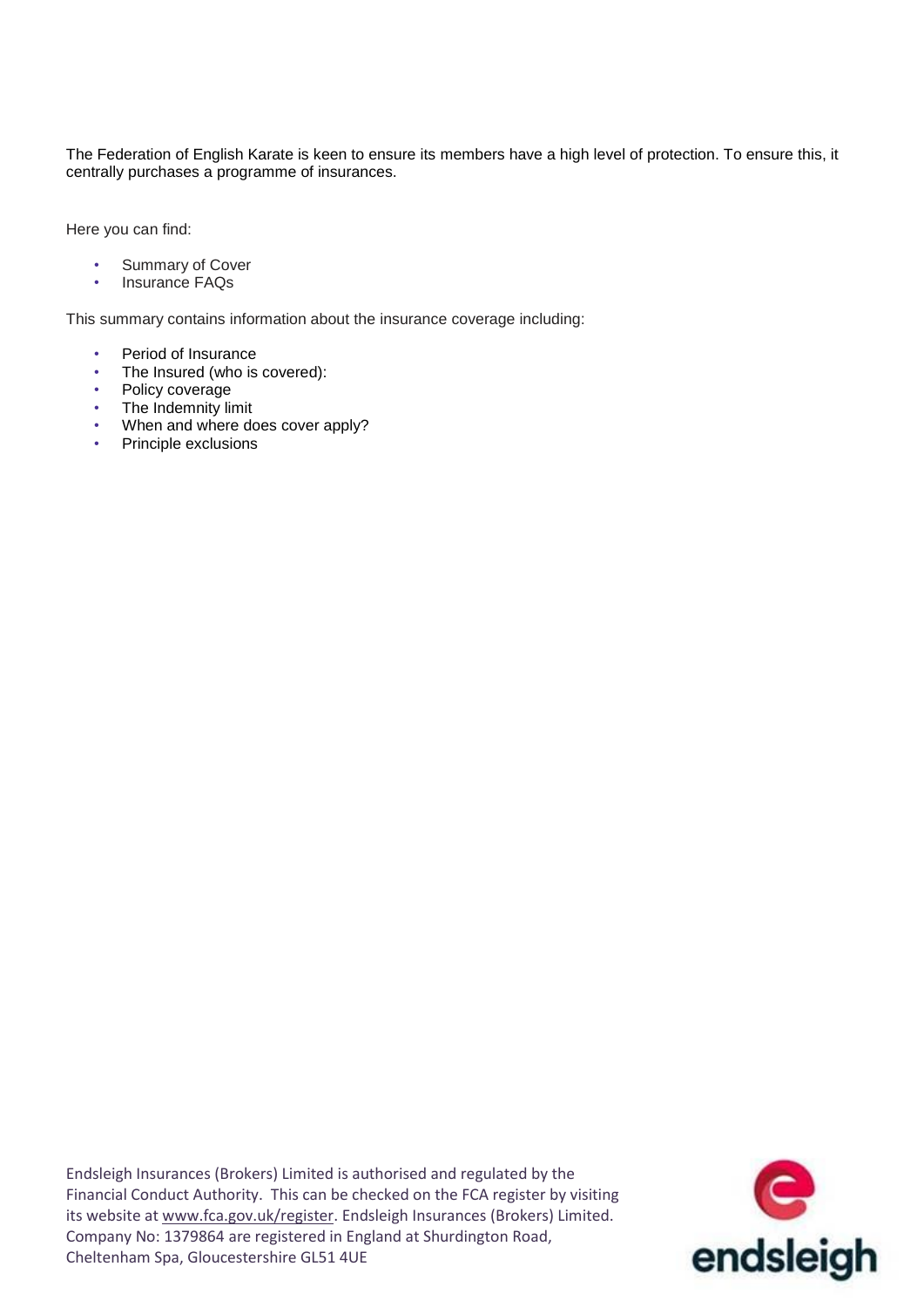## Introduction

The Federation of English Karate Organisations (FEKO) purchases Combined Liability and Personal Accident insurance for its Affiliated Members. As a benefit of membership, the programme extends to protect instructors, officials, members, volunteers and committee members.

This summary will:

- Explain who is covered under this facility
- Identify the insurance companies underwriting the different aspects of the programme
- Provide a summary of the insurance cover and the key exclusions
- Confirm the claims process
- Make it clear who you need to contact in the event of a claim or if you have any questions about the scope of the insurance protection
- Contains an incident notification form and personal accident claim form for you to copy and use

## Important notes:

This guide is a summary only. For the full terms and conditions you should refer to the policy documentation. A copy of the policy documentation can be obtained on the FEKO website.

Insurance policies require those covered to disclose all information that would influence a prudent insurer's interpretation of a risk, whether to accept the risk and at what terms and conditions. Failure to do so may give an insurer the right to avoid the policy.

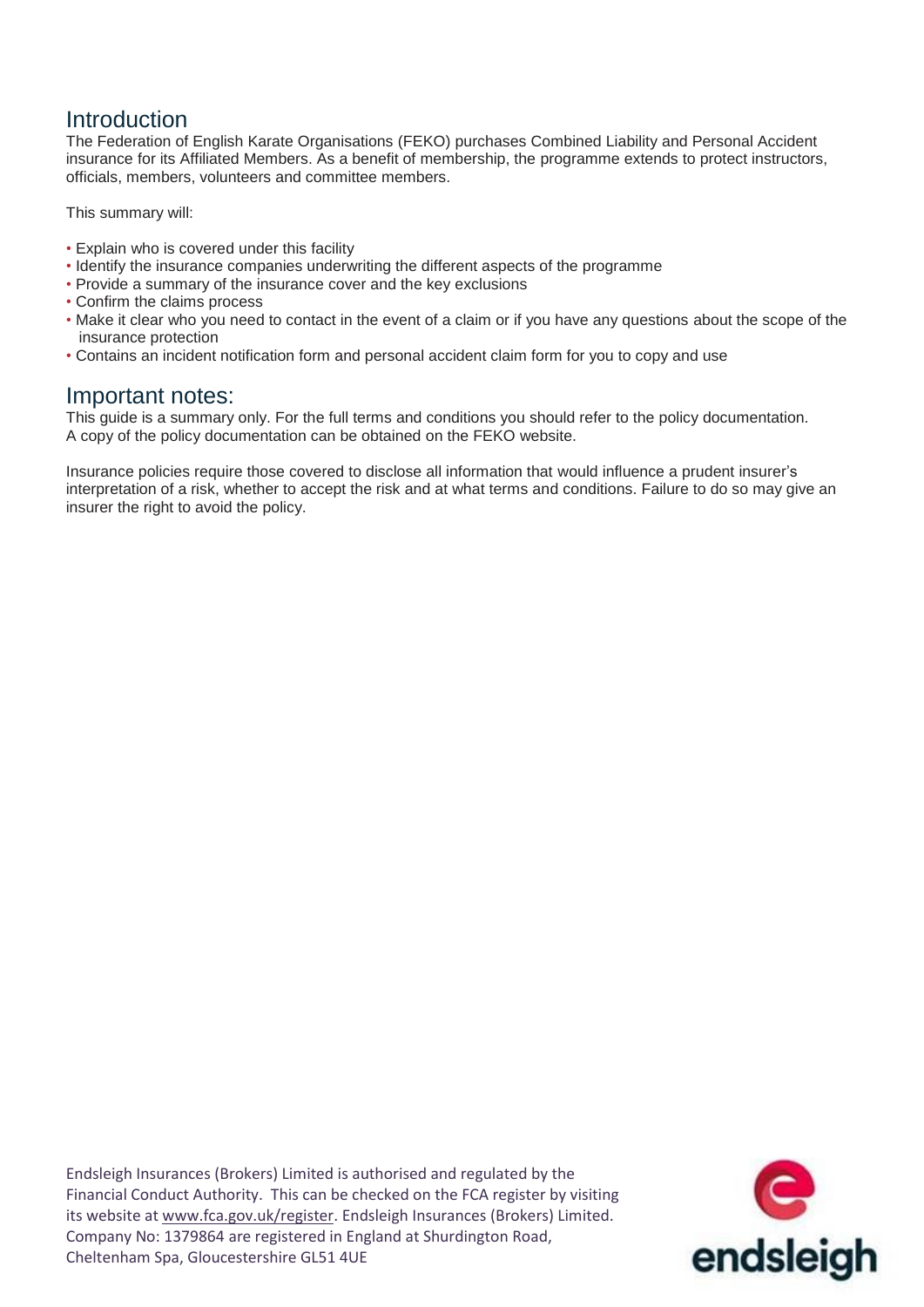# COVER SUMMARIES

## Public / Products Liability

The Insurer: AXA XL Policy Number – 1847254/0

#### Period of Insurance

1st January 2019 to 31st December 2019

#### The Insured (who is covered):

The Insured is the Federation of English Karate Organisations including all registered associations, members and instructors.

FEKOs recognised and authorised activities include training, competitions, coaching, course attendance etc.

#### What does the policy cover?

The policy will pay for sums that the Insured becomes legally liable to pay for compensation in respect of damage to third party property or injury or death to third party persons as a result of the administration, organisation and promotion of Karate throughout the United Kingdom and all associated activities occurring during the period of insurance. It covers liabilities incurred both on and off the Karate mat. This includes but is not limited to:

#### **Participation**

Where a member, coach, official or other person registered and actively engaged in sporting and social activities is injured and takes legal action against a Club, Coach or Association for personal injury. This cover is also extended to include member-to-member liability.

#### **Fundraising and social activities**

Providing the activity does not require any additional specialist equipment, qualification or training. For these types of activity you should engage an appropriate third party contractor that carries their own suitable insurance.

#### **First aid treatment**

Liability arising from the rendering of emergency first aid treatment

#### **Property owners or occupiers**

Covering your liability as an owner or tenant.

#### **Products Liability**

This relates to claims brought as a result of products a club sells, the most common being food and beverages.

#### **Damage to leased property**

Liability arising from damage to leased or rented premises not in your custody or control.

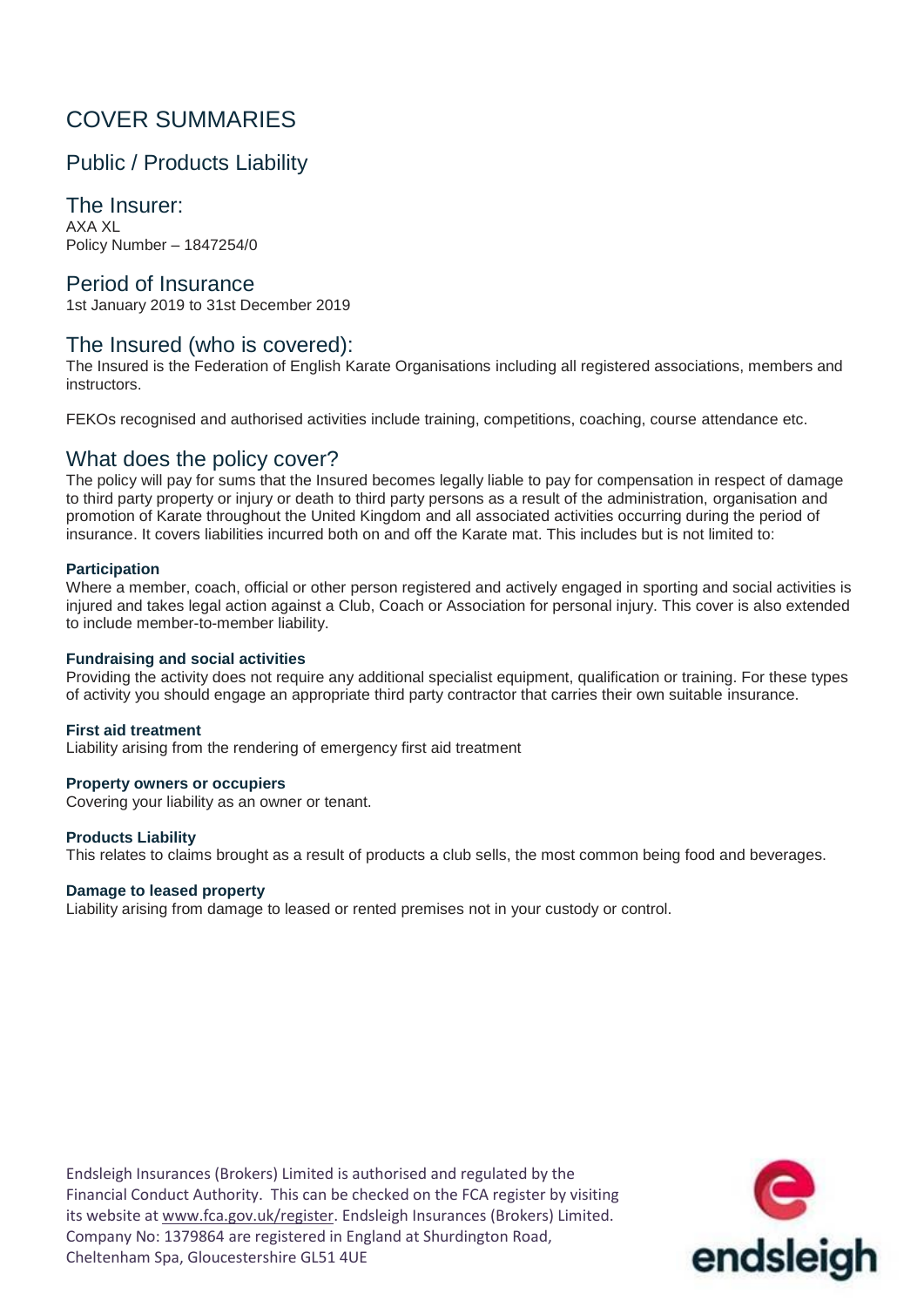## The indemnity limit

£10m any one occurrence (in the aggregate in respect of Products Liability)

## **Excess**

There is no Public Liability excess.

## When and where does cover apply?

The policy protects against liabilities as a result of activities anywhere in the World.

#### Principle exclusions

Dangerous activities/special fund raising events including but not limited to those which involve:

- Hazardous sports,
- Bouncy castles
- Large crowds
- Security personnel
- Child minding
- Water activities,
- Aircraft
- Fireworks
- Livestock
- Amusement rides of any kind
- Advice or Instruction (this is covered under the Professional Indemnity section).

If you consider an event to be "out of the ordinary", you should contact Endsleigh for clarification.

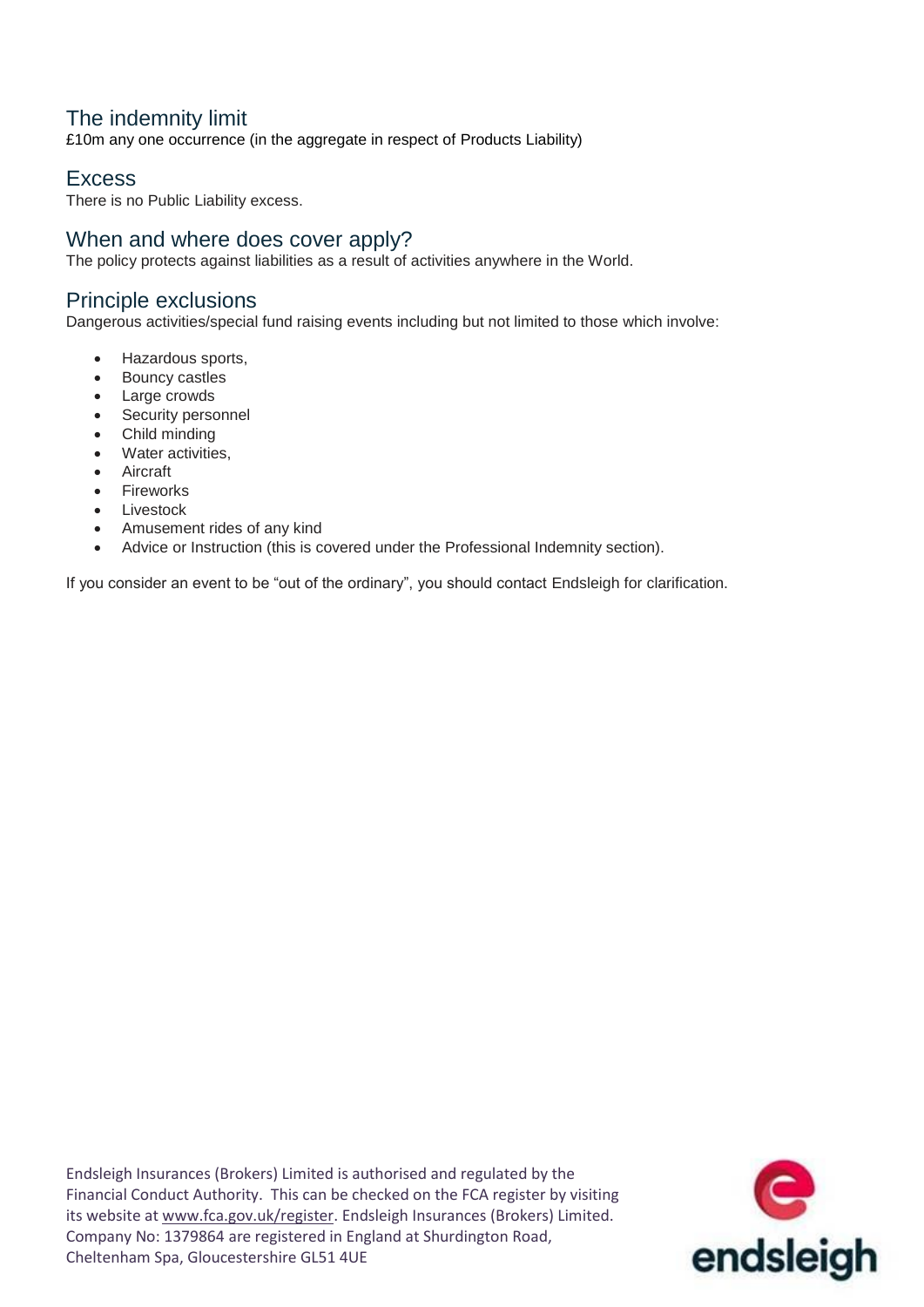## Professional Indemnity

The Insurer: AXA XL Policy Number – 1847254/0

#### Period of Insurance

1st January 2019 to 31st December 2019

#### The Insured (who is covered):

The Insured is the Federation of English Karate Organisations including all registered associations, members and instructors.

FEKOs recognised and authorised activities include training, competitions, coaching, course attendance etc.

### What does the policy cover?

This coverage extends to provide cover in respect of negligent act, negligent error or negligent omission. This includes advice / training / tuition given by coaches, umpires, officials, managers and trainers.

## The indemnity limit

£10m any one occurrence

### **Excess**

There is no excess applicable.

### When and where does cover apply?

The policy protects against liabilities as a result of activities anywhere in the world, although a claim cannot be brought within the USA or Canada.

#### Principle exclusions

- Any operation or administration of any pension or employee benefit scheme or trust fund, or the sale or purchase of or dealing in any stocks, shares or securities or the misuse of
- Any information relating to them, or any breach of any legislation or regulation related to these activities.
- any liability for any breach of any taxation, competition, restraint of trade or anti-trust legislation or regulation.
- Any pollution or contamination, including noise, electromagnetic fields, radiation and radio waves.
- Any liability under any contract which is greater than the liability you would have at law without the contract.
- Any infringement, use, or disclosure of a patent, or any use, disclosure or misappropriation of a trade Secret.

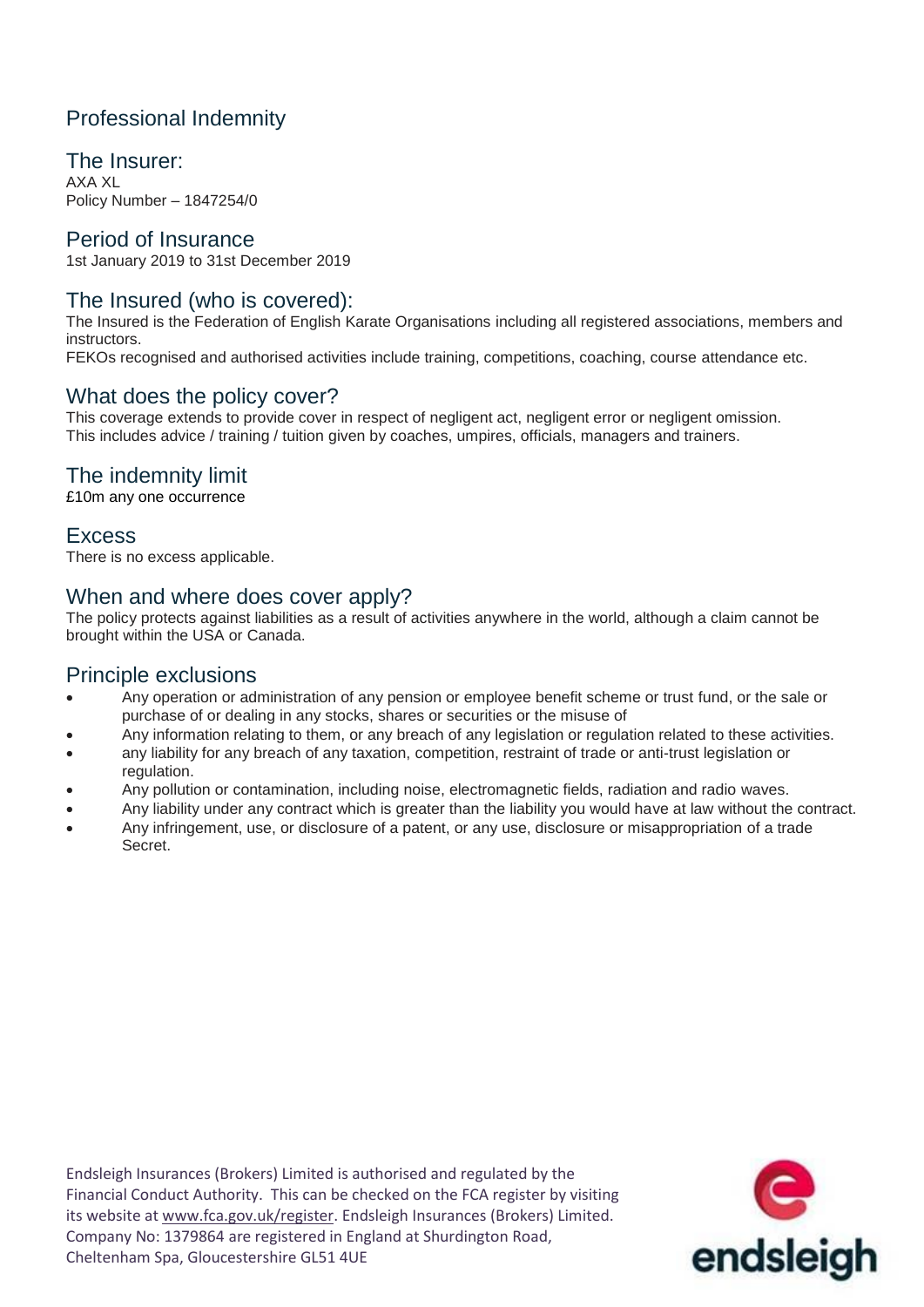# Employers Liability

The Insurer: AXA XL

Policy Number – 1847254/0

#### Period of Insurance

1st January 2019 to 31st December 2019

#### The Insured (who is covered):

The Insured is the Federation of English Karate Organisations including all registered associations. FEKOs recognised and authorised activities include training, competitions, coaching, course attendance etc.

#### What does the policy cover?

The policy will pay for sums that The Insured become legally liable to pay for compensation as a result of death, injury or disease occurring to any Employee caused as a result of undertaking the business of The Insured.

## The indemnity limit:

£10m any one occurrence.

#### When and where does cover apply?

The policy protects against liabilities any time within the period of insurance and anywhere in the world, although in the event of a claim in USA or Canada, UK jurisdiction will apply i.e. the claim will be dealt with according to English law.

#### Principle exclusions:

- Employee Passengers This policy does not apply to liability for which compulsory motor insurance is required.
- Employees Offshore cover does not apply to any liability to any employee arising while offshore.

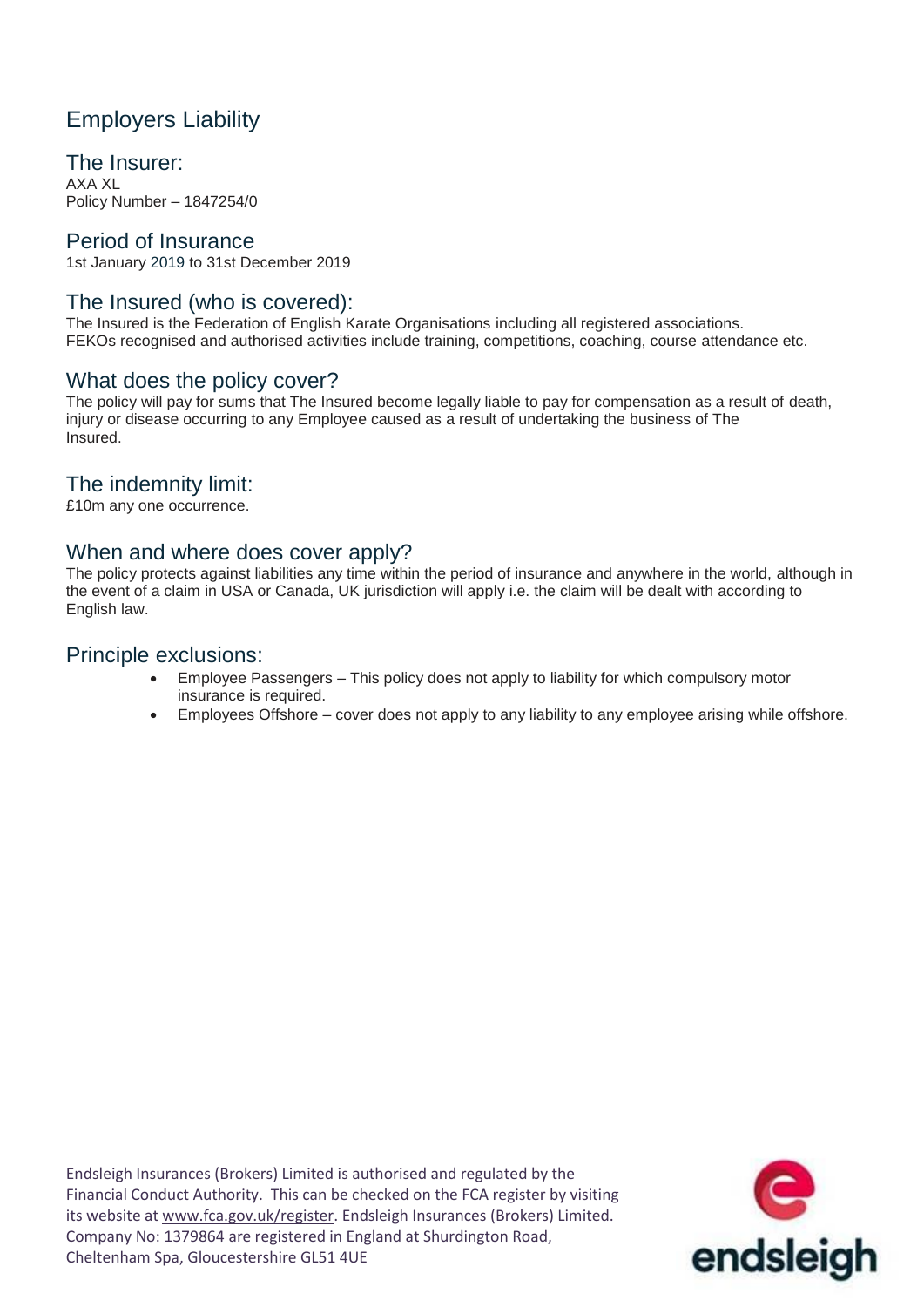# Directors and Officers Liability

The Insurer: AXA XL Policy Number – 1847254/0

#### Period of Insurance

1st January 2019 to 31st December 2019

#### The Insured (who is covered):

The Insured is the Federation of English Karate Organisations including all registered associations.. FEKOs recognised and authorised activities include training, competitions, coaching, course attendance etc.

#### What does the policy cover?

The Directors and Officers Liability section of the policy are designed to protect the sport and its members from the legal liability associated with governance. Cover does not apply for any activity undertaken in the USA or Canada. The sections are addressed below:

#### **Trustees and Individual Liability**

Protects an individual's Personal Liability by extending to indemnify the insured against any claim first made against the insured in respect of any actual or alleged error, misstatement, wrongful act, omission neglect, misleading statement, breach of duty, breach of trust, breach of contract, breach of warranty of authority, wrongful trading, or other act allegedly committed in the capacity of a Director or Officer of the Association or an Affiliated Club.

#### The indemnity limit:

£2m any one occurrence

#### When does cover apply?

Worldwide excluding USA and Canada.

### Principle exclusions

- Deliberate or dishonest acts.
- Prior claims, investigations and circumstances.
- Failure to provide medical services.

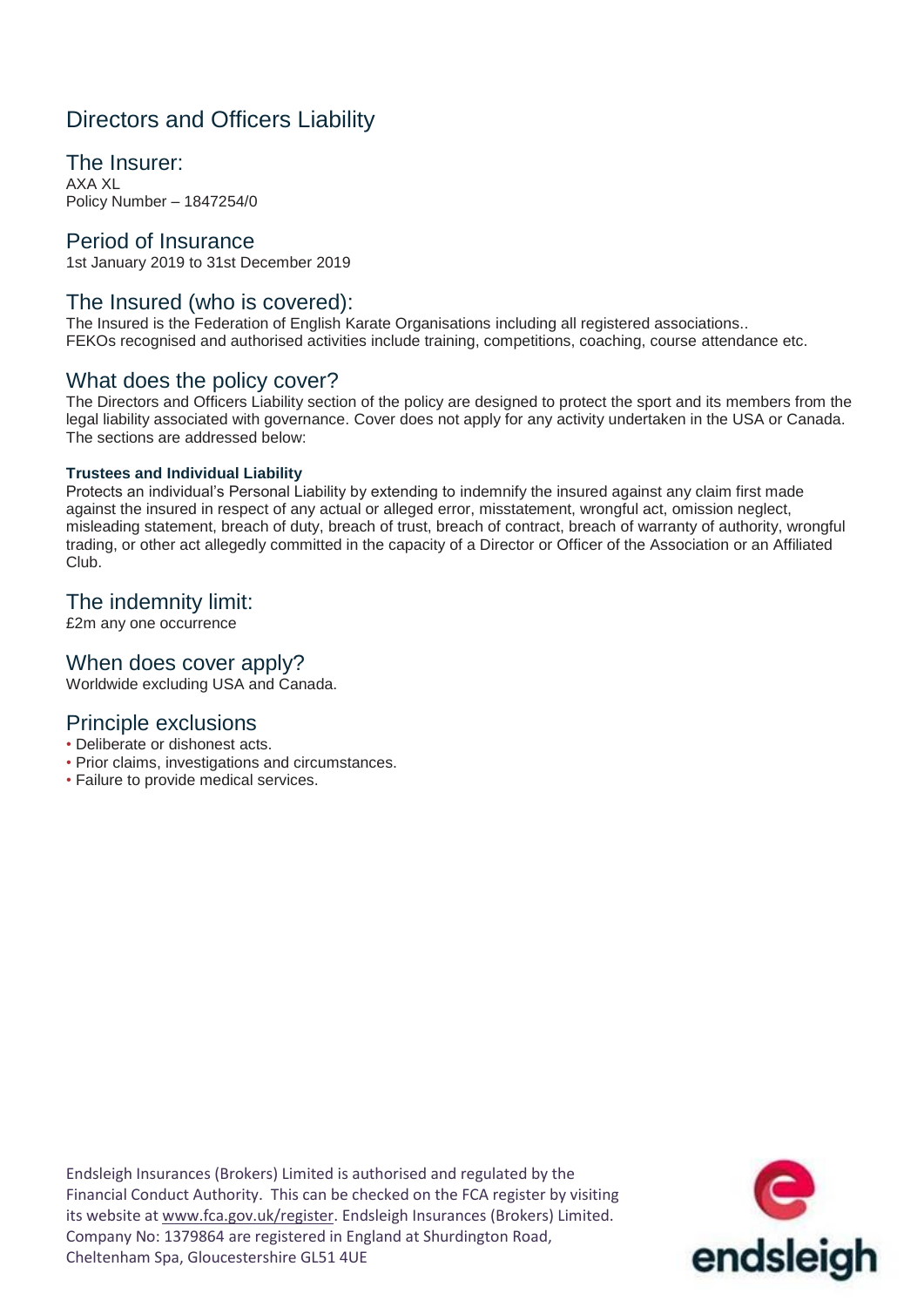# **Personal Accident**

The Insurers: Zurich

Policy Number –

#### Period of Insurance:

01<sup>st</sup> January 2019 to 31<sup>st</sup> December 2019

#### The Insured (who is covered):

Affiliated individuals

### What does the policy cover?

In the event of an Accident causing Bodily Injury occurring during the period of insurance and as a result of recognised Aikido Activity including training / practice, competitions and official social events.

| <b>Benefit Description</b> |                                                                   | <b>Benefit Amount</b>                |
|----------------------------|-------------------------------------------------------------------|--------------------------------------|
| 1.                         | Death*                                                            | £25,000                              |
| 2.                         | Loss of limb (one or more) and/or loss of sight                   | £25,000                              |
| 3.                         | Total loss of hearing (both ears) and or total loss of<br>speech  | £25,000                              |
| 4.                         | Permanent total disablement                                       | £25,000                              |
| 5.                         | Permanent partial disablement                                     | £25,000                              |
| 6.                         | Paraplegia                                                        | £25,000                              |
| 7.                         | Quadriplegia                                                      | £25,000                              |
| 8.                         | Temporary total disablement<br>Benefit period<br>Deferment period | £50 Per Week<br>104 Weeks<br>2 Weeks |
| 9.                         | Temporary partial disablement                                     | Not insured                          |

## Principle exclusions:

- Insurers will not pay any benefit for Bodily Injury after the expiry of the Period of Insurance during which The Insured attains the age of eighty years.
- Professional sports persons or professional entertainers, with the exception of full time paid coaches. Sickness, or disease, that is not caused by Bodily Injury.
- Disabilities arising from
	- Repetitive Stress (Strain) Injury or Syndrome or any gradually operating cause
	- Post-Traumatic Stress Disorder or any psychological or psychiatric condition
- Suicide, attempted suicide or deliberate self-inflicted injury by the Policyholder regardless of the state of their mental health.
- Pregnancy, childbirth, miscarriage or any consequence thereof.

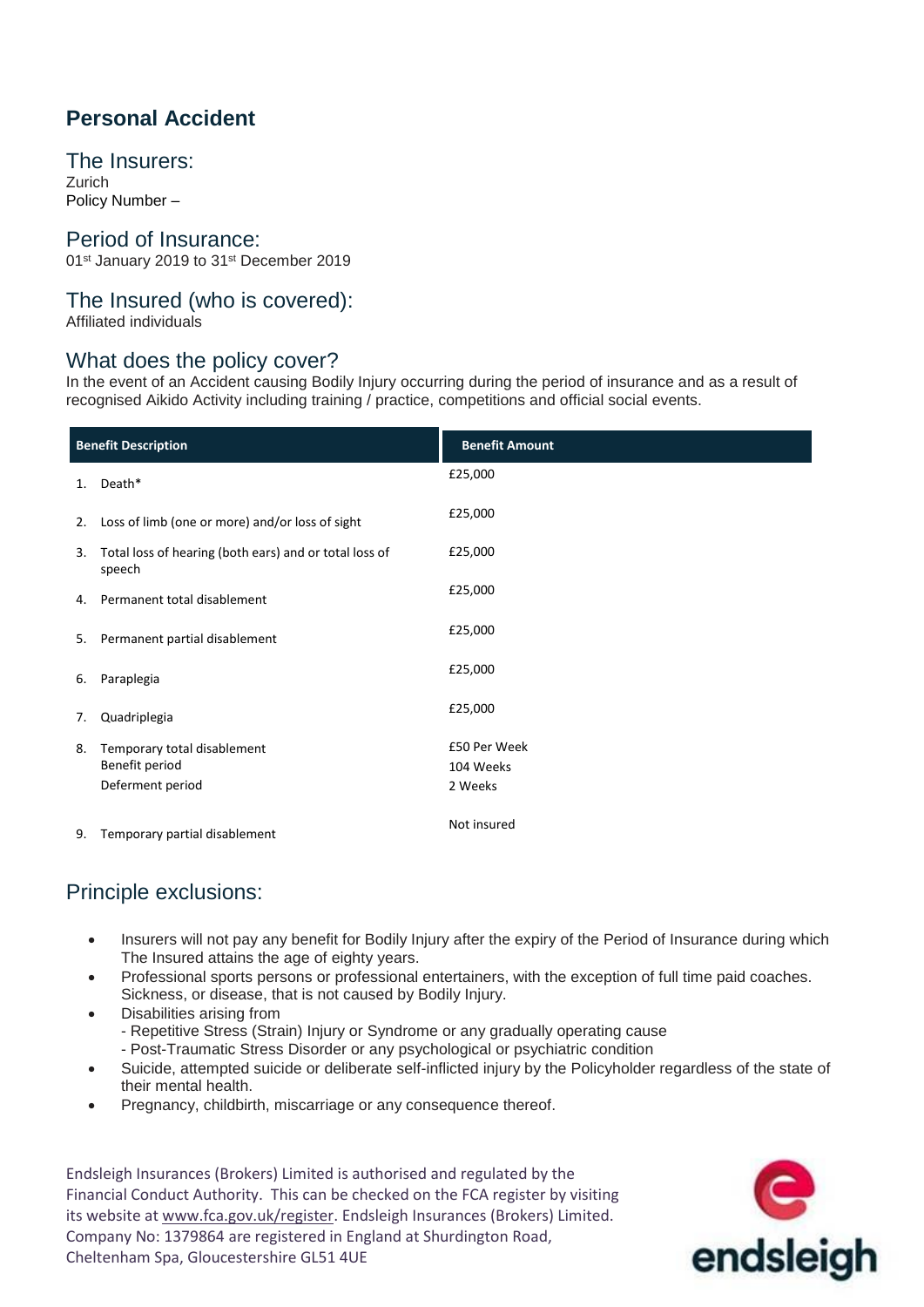- The influence of solvents, drugs or medication upon the Policyholder, except where it can be proved that the drugs or medication were taken in accordance with a proper medical prescription and not for the treatment of drug addiction.
- The Policyholder driving a motor vehicle while the alcohol content of their blood exceeds the level permitted by the law of the country in which the Accident occurs.
- Pre-existing medical conditions.

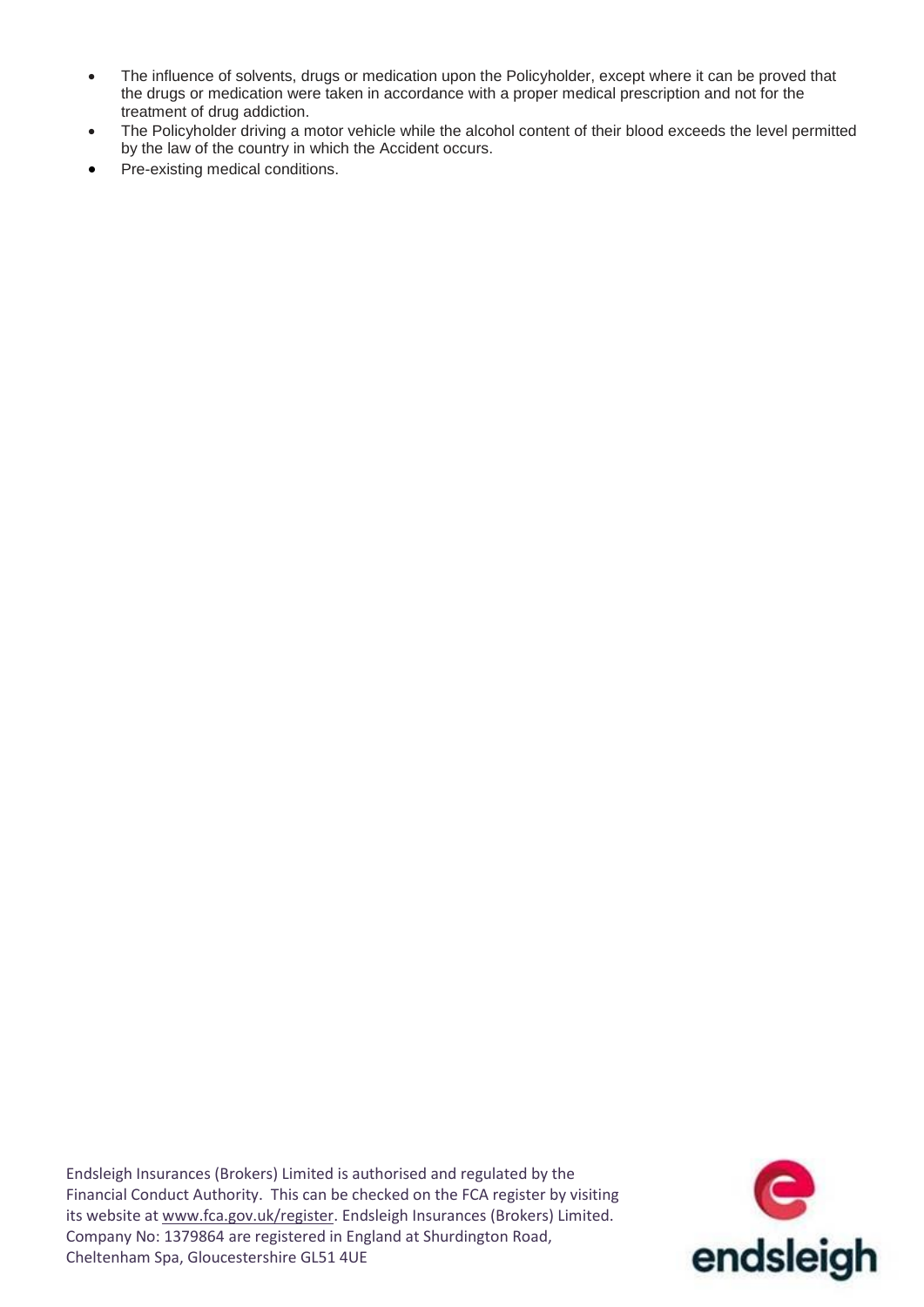# INCIDENT NOTIFICATION GUIDELINES

This notification sheet tells you when you should report an incident/accident to the Federation of English Karate Organisations to comply with its operating procedures. It is important that all incidents that may give rise to a claim are reported to us as soon as possible after the event. This will enable Insurers to carry out investigations at an early stage while information relating to the claim remains fresh in the mind. This will also ensure that you are complying fully with your policy terms and conditions.

In order to achieve this, we would ask that you notify us immediately of any incident that involves:

- A fatal accident
- An injury involving either referral to or actual hospital treatment
- Any allegations of libel/slander
- Any allegations of Professional Negligence i.e. arising out of tuition, coaching or advice given
- Any investigation under any child protection legalisation
- Any circumstances involving damage to third party property

## AN INJURY IS DEFINED AS:

- Any head injury that requires medical treatment (doctor/hospital)
- Any fracture other than to fingers, thumbs or toes
- Any amputation, dislocation of the shoulder, hip knee or spine
- Loss of sight (whether temporary or permanent)
- Any injury resulting from electrical shock or burn, leading to unconsciousness or requiring resuscitation or
- admittance to hospital for more than 24 hours
- Loss of consciousness caused by asphyxia or by exposure to harmful substance or biological agent

Please note the above list is not exhaustive and if you are unsure as to whether an incident should be reported, then please do not hesitate to contact Endsleigh.

We would remind you that in NO circumstances should you admit liability or agree to pay for any damage caused as this may prejudice the position of Insurers and COULD result in the withdrawal of any indemnity.

Finally, please note that this is a liability policy where insurers decide if negligence attaches to you. Therefore any payments you make to any third parties will not necessarily be re-imbursed.

## INCIDENTS RECORDING GUIDELINES

We would recommend that a designated person within your organisation is made responsible to record any reportable accident. Records must be kept for at least 3 years. Names and addresses of any possible witnesses should also be recorded. From 31st December 2003 it is a requirement to use a new style accident book that is compliant with data protection legalisation. It is available from HSE books. It also contains information of first aid and guidance on how to prevent accidents occurring in the first place.

The register must contain the following information relating to all reportable accidents or dangerous occurrences:

- Date and time of accident
- As regards a person at work-full name, occupations, nature of injury and age
- As regards a person not at work Full name, status (e.g. customer) nature of injury, age
- Place where accident occurred
- A brief description of the circumstances
- Method by which the event was reported.

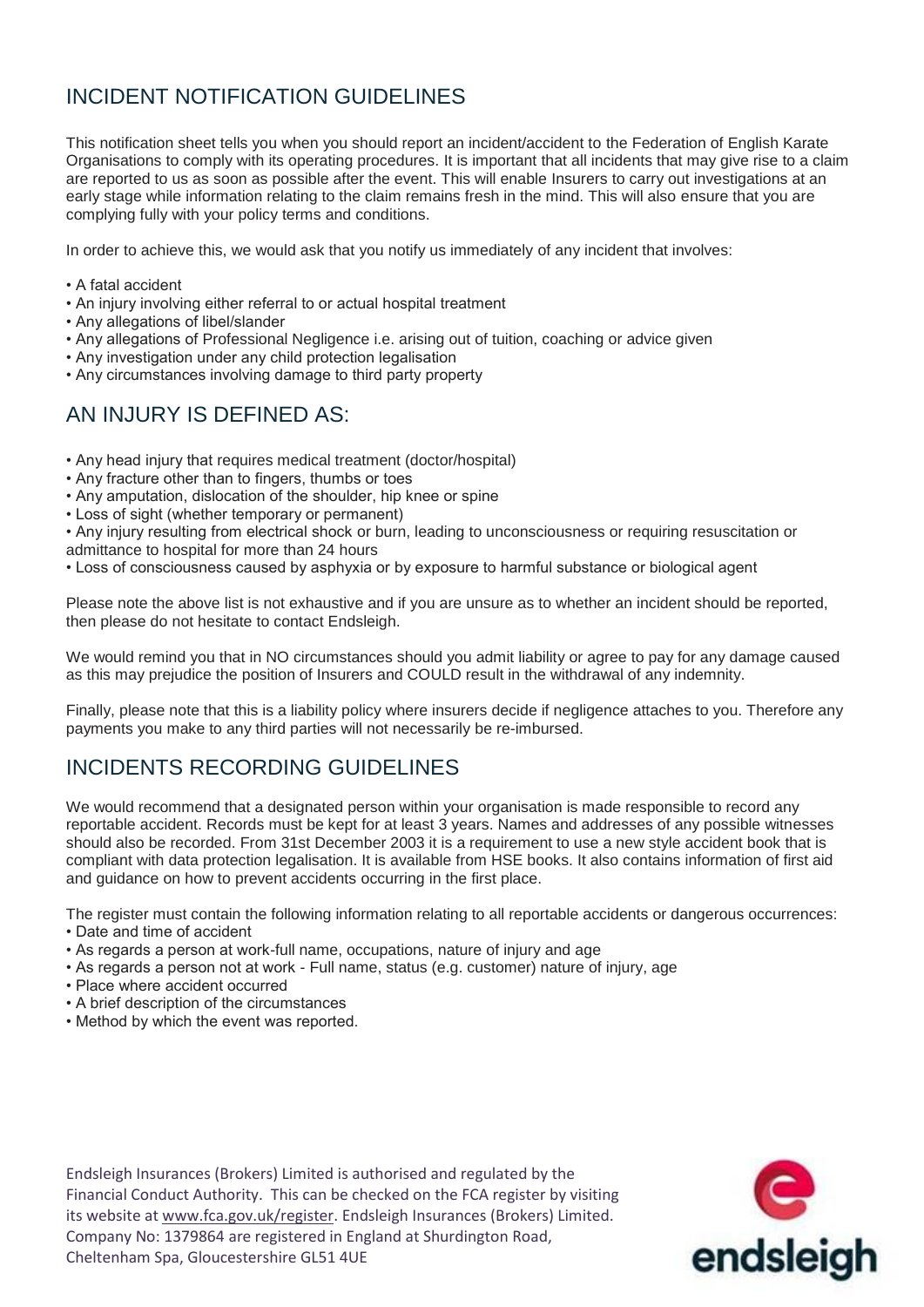# Key Contacts

## Contacts:

### Endsleigh Insurances (Brokers) Ltd:

Endsleigh Insurances (Brokers) Ltd Shurdington Road Cheltenham, **Gloucestershire** GL51 EUE

Telephone Number: (01242) 866789 Fax Number: (01242) 866961

#### Contacts:

General enquires - sports@endsleigh.co.uk Liability Claims - (01242) 866789